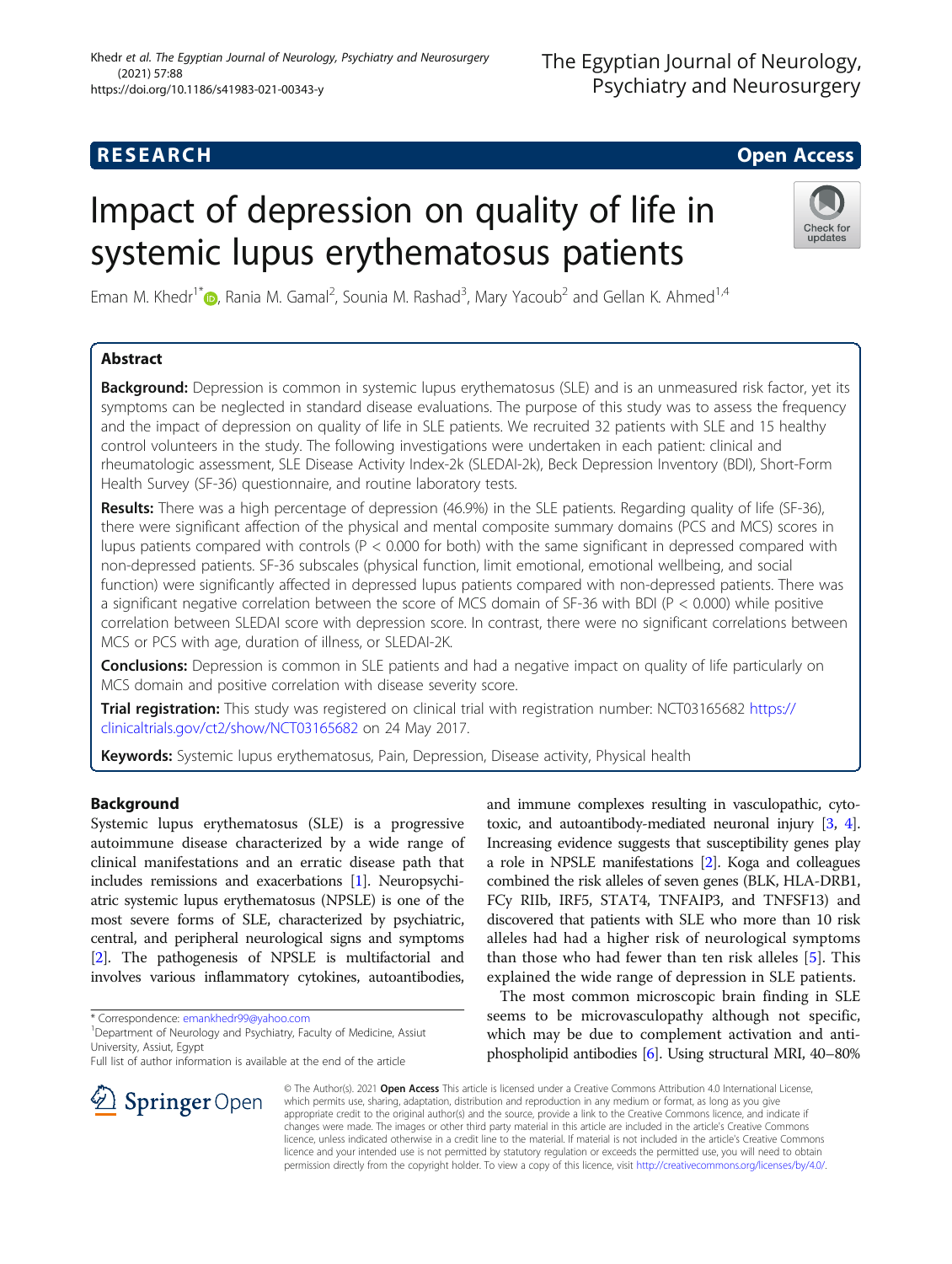of abnormalities in NPSLE are multiple discrete lesions concentrated in periventricular and subcortical white matter [\[7\]](#page-5-0). Metabolic neuroimaging (positron emission tomography/PET, MR spectroscopy) and perfusion imaging (single photon emission computer tomography/SPECT) can detect abnormalities in patients who present exclusively with psychiatric manifestations. The fluorodeoxyglucose-PET (FDG-PET) imaging can demonstrate white matter hypometabolism of the parieto-occipital in up to 80% of patients [\[8](#page-5-0)–[10](#page-5-0)]. The functional near infrared spectroscopy (fNIRS) neuroimaging could also be used to elucidate the pathophysiology of psychiatric disorders and identify neurophysiological differences between co-occurring psychiatric disorders [\[11](#page-5-0), [12](#page-5-0)].

Patients with major depressive disorders had smaller changes in oxyhemoglobin in the frontal and temporal cortices than normal. Hemodynamic response measured by fNIRS during an English letter fluency task is a promising biomarker for major depressive disorders [\[11](#page-5-0), [12](#page-5-0)].

Over the past few decades, deaths in people with systemic lupus erythematosus (SLE) have declined [\[13](#page-5-0)], allowing care to be refocus on improving health-related quality of life (HRQoL), including effects on an individual's physical, mental, and social function  $[14]$  $[14]$ . Like other chronic conditions, SLE patients have a lower HRQoL [[15,](#page-5-0) [16](#page-5-0)].

Factors that have a negative effect on HRQoL, such as pain, and depression, should be given special consideration, according to the Treat to Target (T2T) guidelines for SLE [[17\]](#page-5-0). Major depression is common in SLE, yet its symptoms are often neglected in standard disease evaluations [\[18](#page-5-0), [19\]](#page-5-0). A previous study reported a link between major depression in SLE and lower HRQoL [\[20](#page-5-0)]. However, details of the relationship, in particular the effects of depression on domains of the HRQoL are not well understood [[21\]](#page-5-0). The present study aimed to determine the impact of major depression on the quality of life of SLE-relevant health domains and to evaluate other possible risk factors that can affect the quality of life.

## Methods

This case-control study was conducted at the Assiut University Hospital in the period between May 2019 and August 2020. Patients were recruited from the outpatient clinics and inpatients of the Physical Medicine, Rheumatology and Rehabilitation Department, in collaboration with Neuropsychiatry Department, Assiut University Hospital. All the recruited SLE patients had fulfilled the 2012 Systemic Lupus International Collaborating Clinics (SLICC) classification criteria for SLE [\[22](#page-5-0)]. The sample size was estimated using the EPI info statistical package Version 7. The used parameters for determining sample size were a proportion of 0.5, a

confidence level of 95% and a margin of error of 5%. In this study, we used a systematic random sample as the first participant who fulfills the study criteria was randomly selected. Then, every second participant was recruited in the study.

A total of 47 participants were recruited; 32 SLE patients met the principal eligibility criteria required for SLE [[22\]](#page-5-0), and 15 healthy volunteers matched for age, sex, total years of education, and social backgrounds, were taken as a control group.

The inclusion criteria were (a) age 18 years or older; (b) a consistent drug therapy for the prior three months in SLE patients; (c) no comorbid severe medical conditions such as diabetes, congestive heart failure, or fibromyalgia.

We excluded participants if they had (a) a diagnosis of any other systemic autoimmune disorders; (b) a history of depression before the diagnosis of SLE; (c) pregnancy.

All eligible participants for this study had the following: sociodemographic data included age, sex, employment status, and educational level. For patients with SLE, disease variables such as disease duration (years) and other disease characteristics were also recorded. All study participants underwent a complete medical history and thorough physical examination including neurological system examinations and psychiatric interviews. For patients with SLE, assessment of disease activity was evaluated using the Systemic Lupus Erythematosus Disease Activity Index-2k (SLEDAI-2k), which covers clinical (16 items) and laboratory (8 items) variables [[23\]](#page-5-0). Routine laboratory tests were performed, including complete blood count (CBC), blood sugar, and 24-h urine protein.

### The Arabic version of Beck Depression Inventory (BDI) [\[24\]](#page-5-0)

This instrument is a self-reported questionnaire of depressive symptoms over the last 2 weeks, consisting of 21 questions concerning the different domains of depression with a total score ranging from 0 to 63 [\[25](#page-5-0)]. All responders scoring higher than 13 points on the BDI were subjected to detailed interviews with research workers trained in mental health.

## The Arabic version of the Short-Form Health Survey (SF-36) questionnaire [\[26](#page-5-0), [27\]](#page-5-0)

It consists of 36 items measuring 8 subscales: physical function, social function, and role limitations due to physical health problems, role limitations due to emotional problems, mental health, vitality, bodily pain, and general health perceptions. The subscale and summary scores on the SF-36 range from 0 to 100, with higher scores indicating better HRQoL [[28\]](#page-5-0).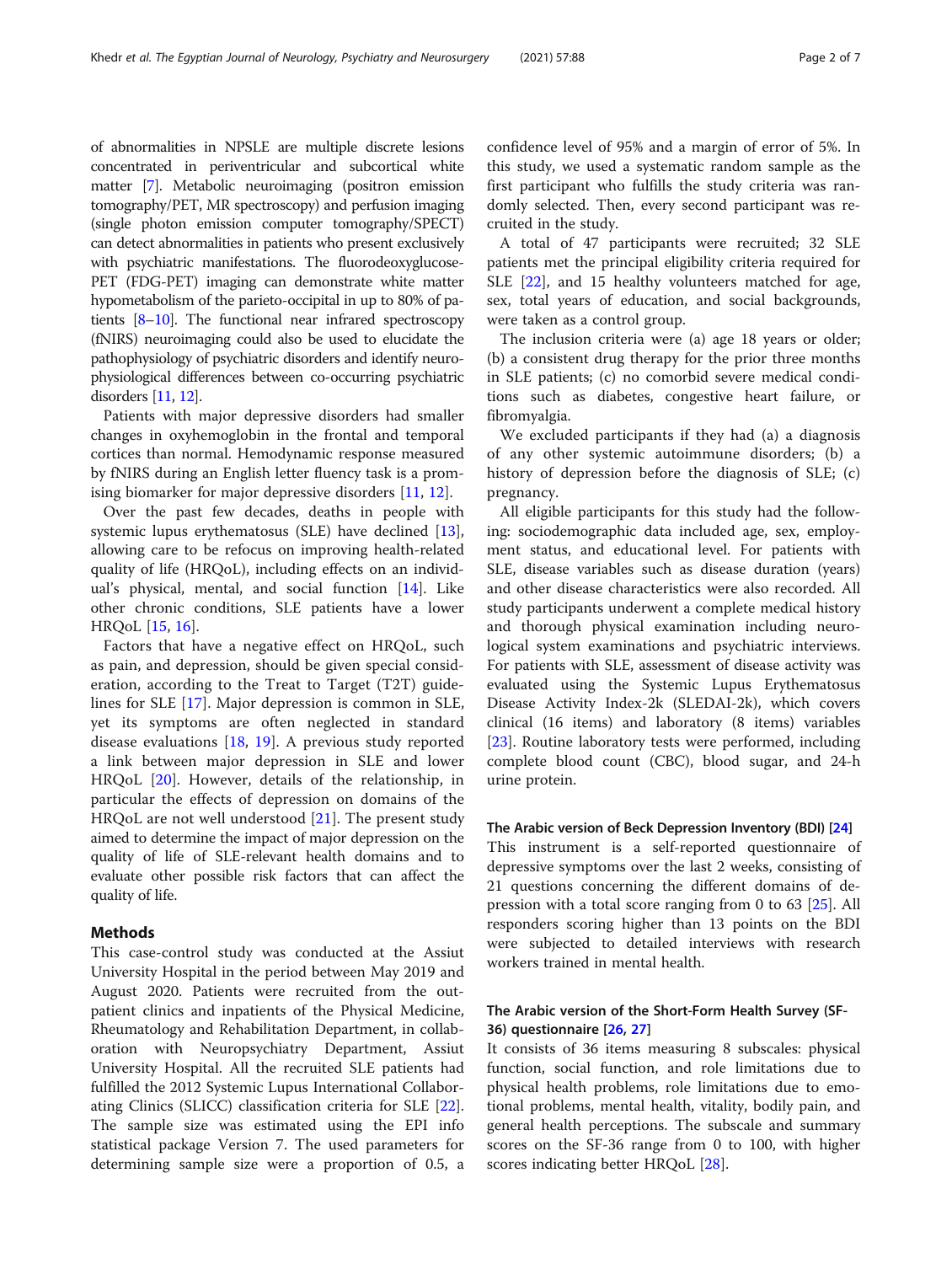## Statistical analysis

Software (SPSS, Version 20.0 for Windows, SPSS Inc., Chicago, IL) was used for analysis of the data. To compare demographic and clinical data among groups, the Mann-Whitney test was used. The median ± standard deviation was used to express continuous variables, while number and percentage were used to express categorical variables. To compare the means of more than two groups, the Kruskal-Wallis H test was used. When the P value was less than 0.05, it was considered significant. A non-parametric Spearman's correlation coefficient test was used to investigate correlations between various clinical scales and quality of life parameters because of the abnormal data distribution detected by Shapiro test.

## Results

### Sociodemographic and clinical characteristics

Table 1 showed that absence of significant differences in age or education level between the patients and controls. However, there were more non-workers in the SLE group than in the controls. The SLE group with depression had a higher percentage of most clinical signs compared to the non-depressed group but was significant only for arthritis  $(P = 0.046)$  (Table [2\)](#page-3-0). There were no significant differences in any of the laboratory investigations between depressed and non-depressed SLE patients.

Regarding HRQoL (SF-36), there were significant affection of the PCS and MCS scores (lower mean score of the both) in lupus patients compared with controls  $(P = 0.000$  for both) with the same significant in depressed patients compared with non-depressed patients.

Concerning the subscales of SF-36 (physical function, limit emotional, emotional wellbeing, and social function), all were significantly affected in depressed lupus patients compared with non-depressed patients. Details illustrated in Table [3](#page-3-0).

In Table [4,](#page-4-0) there was a significant negative correlation between the score of MCS domain of SF-36 with BDI (P < 0.000) while positive correlation between SLE-DAI score with depression score. In contrast, there were no significant correlations between MCS or PCS with age, duration of illness, or SLEDAI-2K (Table [5](#page-4-0)).

## **Discussion**

The important findings in this study are the high percentage of depression in SLE and its negative impact on HRQoL. This contrasts with the absence of significant impacts of the age, duration of illness, and the disease activity as measured by the SELDI scale on HRQoL.

In the current study, most (89.4%) of the patients were female, as in the Mork study which had 92% women [[29\]](#page-5-0). This is consistent with recent systematic reviews which reported that females had a higher frequency of SLE than males, with a sex ratio ranging from 2:1 [\[30](#page-5-0)] to 15:1 [\[31\]](#page-5-0). The majority of the participants were not in work and had only primary education. Previous studies found that unemployment and lower education levels are associated with depression [[32](#page-5-0)–[35](#page-5-0)].

Our patients were classified into depressed (15 cases 46.9%) and non-depressed groups (17 cases 53.1%) according to their BDI scores. In previous studies, the incidence of depression has varied widely from 8.7 to 78.6%. This wide range may be a consequence of the lack of clarity in the diagnosis of depression and use of different measurement scales or may be related to medical treatment. In a recent systematic review and meta-analysis of 69 studies with a total population of 23,386, the overall prevalence of depression among SLE patients was 35% [[36](#page-5-0)].

In the present study, SLE patients with depression had significantly (0.04) higher % of arthritis compared with non-depressive patients, while no significant differences between groups in other clinical and laboratory data. Dimattew and colleagues also reported that depression could negatively affect treatment outcomes through non-adherence to recommended treatments and clinic appointments [\[37](#page-6-0)]. However, when patients are treated

**Table 1** Demographic data of studied groups (SLP group and control group)

|                     | Cases subjects<br>$(N = 32)$ | Control subjects<br>$(N = 15)$ | P value |
|---------------------|------------------------------|--------------------------------|---------|
| Age (mean $\pm$ SD) | $34.8 \pm 10.06$             | $34.6 \pm 7.7$                 | 0.94    |
| Sex ratio (F/M)     | 29/3                         | 13/2                           | 0.64    |
| Occupation:         |                              |                                |         |
| Non-worker          | 28(87.5%)                    | 8 (53%)                        | 0.023   |
| Worker              | 4(12.5%)                     | 7(47%)                         |         |
| <b>Education:</b>   |                              |                                |         |
| Illiterate          | 7(21.9%)                     | 3(20%)                         | 0.74    |
| Primary education   | 18(56.3%)                    | 10 (66.7%)                     |         |
| Secondary education | 7(21.9%)                     | 2(13.3%)                       |         |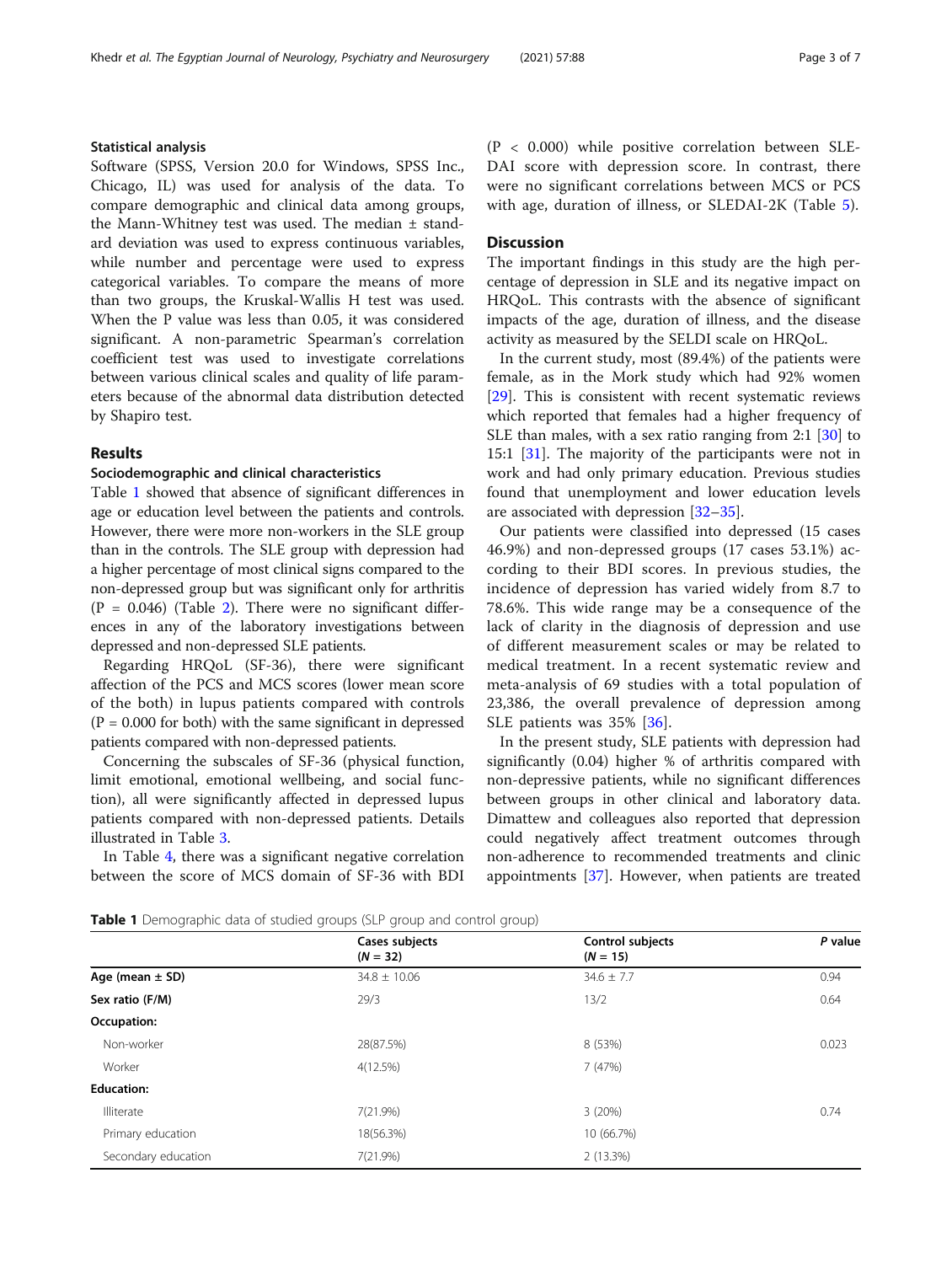| <b>Variables</b>                                         | Total<br>$(N = 32)$ | Depressive group<br>$(N = 15)$ | Non-depressive group<br>$(N = 17)$ | P value |
|----------------------------------------------------------|---------------------|--------------------------------|------------------------------------|---------|
| Duration of illness in years (mean $\pm$ SD)             | $6.34 \pm 4.5$      | $6.46 \pm 5.54$                | $6.23 \pm 3.52$                    | 0.888   |
| Clinical symptoms N (%)                                  |                     |                                |                                    |         |
| Myalgia number N (%)                                     | 26 (81%)            | 13 (87.7%)                     | 13 (76.5%)                         | 0.392   |
| Lupus headache N (%)                                     | 25 (78%)            | 13 (86.7%)                     | 12 (70.6%)                         | 0.254   |
| Arthritis N (%)                                          | 22 (69%)            | 13 (86.7%)                     | 9(52.9%)                           | 0.046   |
| Alopecia N (%)                                           | 22 (69%)            | 10 (66.7%)                     | 12 (70.6%)                         | 0.555   |
| Oral/nasal ulcers N (%)                                  | 22 (69%)            | 12 (80%)                       | 11 (64.7%)                         | 0.287   |
| Malar rash N (%)                                         | 20 (63%)            | 10 (66.7%)                     | 10 (58.8%)                         | 0.464   |
| Fever N (%)                                              | 24 (51%)            | 13 (86.7%)                     | 11 (64.7%)                         | 0.152   |
| Vasculitis lesion N (%)                                  | 4 (13%)             | 2(13.3%)                       | 2(11.8%)                           | 0.650   |
| Retinal disease N (%)                                    | 3(9%)               | 2(13.3%)                       | $1(5.9\%)$                         | 0.452   |
| Cerebrovascular stroke N (%)                             | 3(9%)               | $1(6.7\%)$                     | 2(11.8%)                           | 0.548   |
| Laboratory data (mean $\pm$ SD)                          |                     |                                |                                    |         |
| Protein 24 h in urine (mean $\pm$ SD)                    | $264.84 \pm 227.7$  | $231.7 \pm 236.7$              | $294.1 \pm 222.$                   | 0.448   |
| Blood platelets (mean $\pm$ SD)                          | $259.9 \pm 64.95$   | $262.3 \pm 70.4$               | $257.9 \pm 61.9$                   | 0.854   |
| Blood WBCs (mean $\pm$ SD)                               | $5.78 \pm 2$        | $5.9 \pm 1.7$                  | $5.7 \pm 2.4$                      | 0.830   |
| Blood sugar (normal range $70-100$ mg/dl (mean $\pm$ SD) | $88.31 \pm 14.22$   | $92 \pm 15.5$                  | $85.1 \pm 12.6$                    | 0.172   |
| <b>SLEDAI-2K</b> (mean $\pm$ SD)                         | $19.34 \pm 7.46$    | $21.6 \pm 5.36$                | $17.32 \pm 8.58$                   | 0.109   |

### <span id="page-3-0"></span>Table 2 Duration of illness, clinical symptoms, and laboratory data in relation to depression

SLEDAI-2K the Systemic Lupus Erythematosus Disease Activity Index-2k, WBCs white blood cells

promptly, mood disorders could be resolved in around 50% of patients with SLE [[38\]](#page-6-0). Therefore, recognition of depression and providing adequate treatment for it are essential aspects of optimal management of SLE.

Make and colleagues 2011 reported that anxiety in SLE patients could be predicted by the presence of depression, high dose of cumulative glucocorticoid, and other regular medications. The severity of depression predicted both the severity and presence of anxiety. Hence, lupus patients who demonstrated anxiety should concomitantly and properly be evaluated for depression [\[39](#page-6-0)]. Unfortunately, we did not assess the anxiety in the current study and added it as one of limitation of the study.

|                                   | Total<br>$(N = 32)$<br>$(Mean \pm SD)$ | <b>Depressive</b><br>group<br>$(N = 15)$<br>(Mean $\pm$ SD) | Non-depressive<br>group<br>$(N = 17)$<br>(Mean $\pm$ SD) | Control<br>subjects<br>$(N = 15)$<br>(Mean $\pm$ SD) | P value<br>(depressed vs<br>non-depressed) | P value<br>(between control<br>and total patients'<br>group) |
|-----------------------------------|----------------------------------------|-------------------------------------------------------------|----------------------------------------------------------|------------------------------------------------------|--------------------------------------------|--------------------------------------------------------------|
| SF-36 scale                       |                                        |                                                             |                                                          |                                                      |                                            |                                                              |
| SF-36 physical function           | $39.3 \pm 24.6$                        | $20.0 \pm 15.1$                                             | $33.0 \pm 17.5$                                          | $64.3 \pm 15.0$                                      | 0.034                                      | < 0.0001                                                     |
| SF-36 limit physical              | $19.8 \pm 29.2$                        | $1.7 \pm 6.5$                                               | $5.0 \pm 14.0$                                           | $51.1 \pm 29.0$                                      | 0.24                                       | < 0.0001                                                     |
| SF-36 limit emotional             | $47.4 \pm 33.7$                        | $17.8 \pm 24.8$                                             | $66.7 \pm 28.2$                                          | $57.8 \pm 26.6$                                      | < 0.0001                                   | < 0.0001                                                     |
| SF-36 energy/fatigue              | $36.6 \pm 12.6$                        | $25.3 \pm 14.8$                                             | $37.3 \pm 10.8$                                          | $44.3 \pm 7.5$                                       | 0.09                                       | 0.002                                                        |
| SF36 emotional well being         | $50.3 \pm 13.2$                        | $38.5 \pm 13.9$                                             | $53.7 \pm 13.7$                                          | $54.6 \pm 9.9$                                       | 0.001                                      | 0.001                                                        |
| SF-36 social function             | $56.3 \pm 16.6$                        | $47.5 \pm 12.7$                                             | $56.3 \pm 17.2$                                          | $60.2 \pm 18.9$                                      | 0.038                                      | 0.88                                                         |
| SF-36 pain                        | $44.9 \pm 14.5$                        | $38.5 \pm 10.8$                                             | $41.2 \pm 11.0$                                          | $55.2 \pm 16.0$                                      | 0.506                                      | 0.002                                                        |
| SF-36 general health              | $38.8 \pm 16.8$                        | $28.0 \pm 15.3$                                             | $33.0 \pm 9.2$                                           | $55.0 \pm 11.8$                                      | 0.25                                       | < 0.0001                                                     |
| Physical composite scale<br>(PCS) | $35.2 \pm 18.0$                        | $22.2 \pm 9.2$                                              | $29.5 \pm 12.0$                                          | $53.8 \pm 14.4$                                      | 0.071                                      | < 0.0001                                                     |
| Mental composite scale<br>(MCS)   | $12.9 \pm 4.3$                         | $9.1 \pm 3.6$                                               | $14.4 \pm 3.1$                                           | $15.2 \pm 3.8$                                       | < 0.0001                                   | < 0.0001                                                     |

Table 3 The impact of depression on quality of life (SF-36 score)

SF-36 The Short-Form Health Survey

PCS physical composite scale, MCS mental composite scale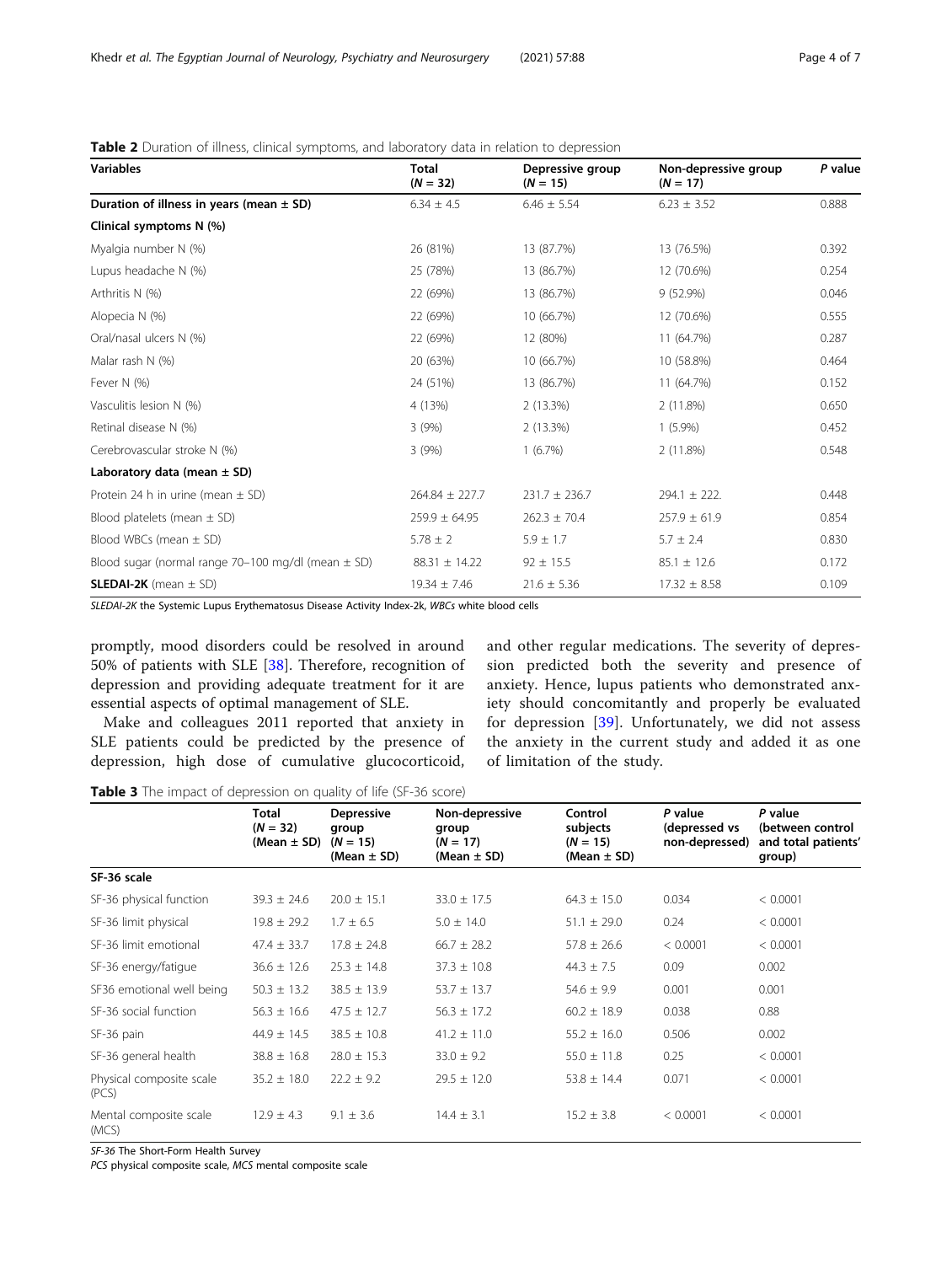<span id="page-4-0"></span>Table 4 Correlation between Beck's Depression Inventory total score and age, duration of illness, SLEDAI-2K, physical composite scale (PCS), and mental composite scale (MCS) in SLP patients

| <b>Variables</b>               |           | Beck's depression<br>inventory total score |
|--------------------------------|-----------|--------------------------------------------|
| Age (years)                    | r         | 0.046                                      |
|                                | $P$ value | 0.801                                      |
| Duration of illness (years)    | r         | $-0.154$                                   |
|                                | $P$ value | 0.401                                      |
| SLEDAI-2K                      | r         | 0.372                                      |
|                                | $P$ value | 0.036                                      |
| Physical composite scale (PCS) | r         | $-0.211$                                   |
|                                | $P$ value | 0.262                                      |
| Mental composite scale (MCS).  | r         | $-0.688$                                   |
|                                | $P$ value | < 0.0001                                   |

SLEDAI-2K The Systemic Lupus Erythematosus Disease Activity Index-2k PCS physical composite scale, MCS mental composite scale

Skapinakis and colleagues observed that depression could act as independent risk factors in general health care [\[40](#page-6-0)]. The SLEDAI-2K scale that measures SLE's activity showed no significant differences between depressed versus non-depressed groups and had no significant correlation with HRQoL (SF-36). This suggests that other issues could contribute to the SLEDAI-2K scores, such as fatigue, difficulty to arrange events/meetings due to the disease's unpredictable course, and a lack of disease awareness in the workplace [[41](#page-6-0)].

The present study showed that SLE patients with depression had worse (lower) SF-36 score than patients without, particularly in physical function, limited emotions, energy/fatigue, and emotional well-being, all of which have an impact on QoL. This was confirmed by the significant inverse correlation between BDI and SF-36. A similar finding was noted by Bertsias and colleagues who recorded that depression was associated with a low HRQoL [\[42](#page-6-0)]. The patient's internal understanding of coping with the condition impacts QoL. It suggests a strategy to deal with the disease: with

Table 5 Correlation between age, duration of illness, SLEDAI-2K with physical composite scale (PCS), and mental composite scale (MCS) in SLP patients

| Variable                       |         | <b>Physical composite</b><br>scale (PCS) | <b>Mental composite</b><br>scale (MCS) |
|--------------------------------|---------|------------------------------------------|----------------------------------------|
| Age (years)                    |         | $-0.206$                                 | 0.137                                  |
|                                | P value | 0.275                                    | 0.478                                  |
| Duration of<br>illness (years) |         | $-0.199$                                 | 0.083                                  |
|                                | P value | 0.293                                    | 0.670                                  |
| SI FDAI-2K                     |         | $-0.232$                                 | $-0.348$                               |
|                                | P value | 0.217                                    | 0.065                                  |

SLEDAI-2K the Systemic Lupus Erythematosus Disease Activity Index-2k, PCS physical composite scale, MCS mental composite scale

everyday tasks and an expression of hope for a better life [[43\]](#page-6-0). As a result, in daily clinical practice, SLE patients' HRQoL is linked to depression and fatigue to varying degrees.

One of the important limitations of the present study is the small sample size, since large sample sizes are recommended in studies that examine the impact of anxiety and medical treatment on quality of life. This study mainly used self-reported questionnaire (Beck Depression Inventory) to measure psychiatric symptoms and did not make clinical diagnosis. The gold standard for establishing psychiatric diagnosis involved structured clinical interview and functional neuroimaging [\[11](#page-5-0), [12](#page-5-0)]. Screening for other comorbid psychiatric disorders in SLE patients is also recommended.

## Conclusion

The present study demonstrated that depression is common in SLE patients and had a negative impact on HRQoL particularly mental function and increase with disease severity.

#### Abbreviations

SLE: Systemic lupus erythematosus; SLEDAI-2k: Systemic Lupus Erythematosus Disease Activity Index-2k; BDI: Beck Depression Inventory; MFIS: Modified Fatigue Impact Scale; SF-36: Short-Form Health Survey; HRQoL: Health-related quality of life; QoL: Quality of life; NPSLE: Neuropsychiatric systemic lupus erythematosus; fNIRS: The Functional near infrared spectroscopy; SLICC: Systemic Lupus International Collaborating Clinics; PCS: Physical composite scale; MCS: Mental composite scale

#### Acknowledgements

None

#### Authors' contributions

EK and GA recruited participants, analysis, and interpreted data, and were the contributors in writing the manuscript. SR and RG revised data interpretation, read, and approved the final manuscript. MJ helped in data entry, analyze, and generate result sheets. All authors have read and approved the manuscript.

#### Funding

This research did not receive any specific grant from funding agencies in the public, commercial, or not-for-profit sectors.

#### Availability of data and materials

All data generated or analysed during this study are available from corresponded on request.

#### **Declarations**

#### Ethics approval and consent to participate

This study had ethical approval from Institutional Review Board (IRB) of Faculty of Medicine, Assiut University with Approval Number (IRB17100158). This study was registered on clinical trial with registration Number (NCT03165682) <https://clinicaltrials.gov/ct2/show/NCT03165682> on 24 May 2017. Written informed consent was obtained from patients to participate in the study. All procedures performed in this study were in accordance with the ethical standard of the institution and/or national research committee and with the 1964 Helsinki Declaration and its later amendments.

#### Consent for publication

Not applicable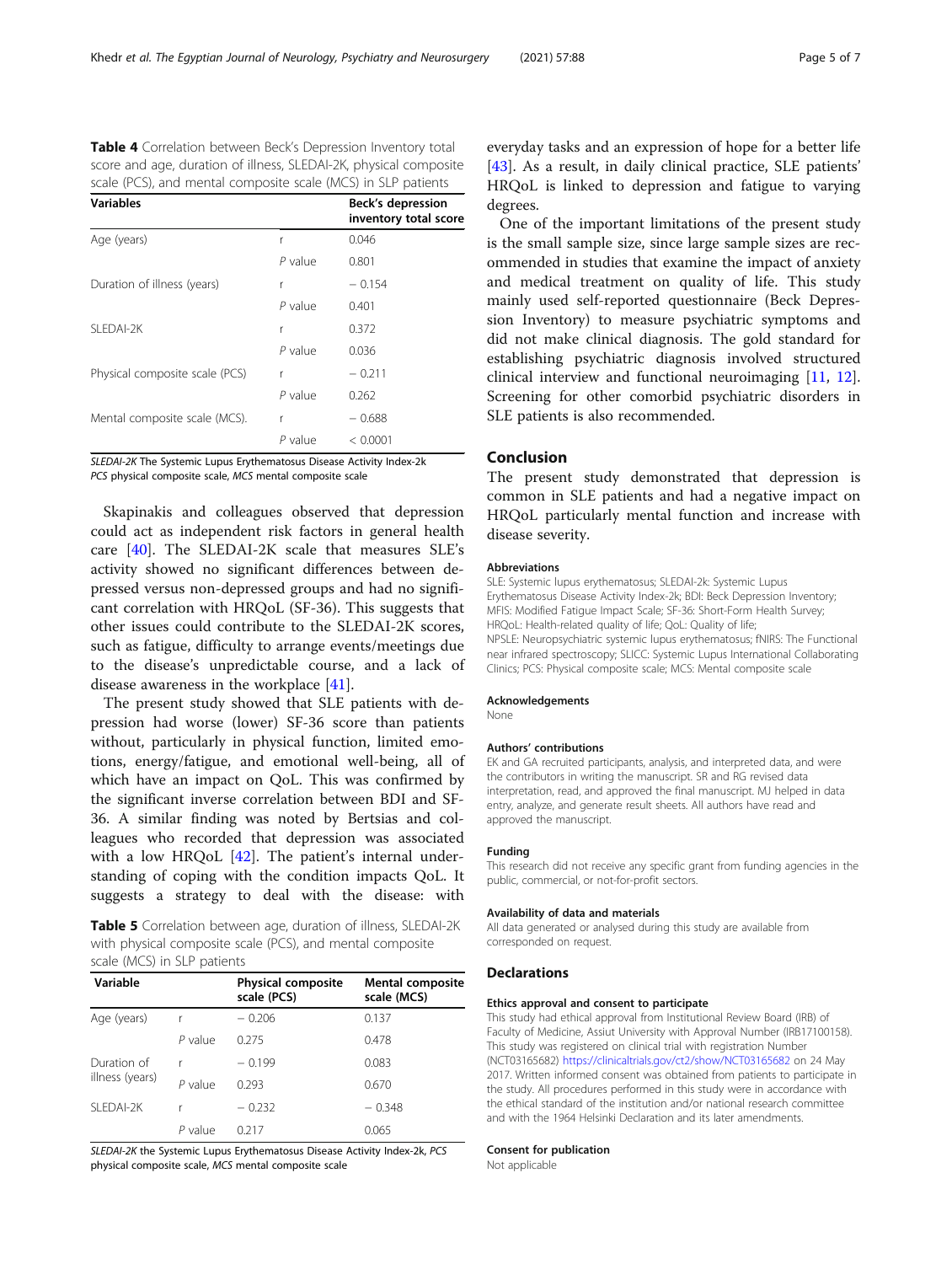#### <span id="page-5-0"></span>Competing interests

The authors declare that they have no competing interests.

#### Author details

<sup>1</sup>Department of Neurology and Psychiatry, Faculty of Medicine, Assiut University, Assiut, Egypt. <sup>2</sup> Department of Rheumatology and Rehabilitation, Faculty of Medicine, Assiut University, Assiut, Egypt. <sup>3</sup>Department of Rheumatology and Rehabilitation, Faculty of Medicine, Suez Canal University, Ismailia, Egypt. <sup>4</sup>Department of Child & Adolescent Psychiatry, Institute of Psychiatry, Psychology & Neuroscience, King's College London, London SE5 8AF, UK.

#### Received: 27 April 2021 Accepted: 21 June 2021 Published online: 30 June 2021

#### References

- 1. Petri M, Genovese M, Engle E, Hochberg M. Definition, incidence, and clinical description of flare in systemic lupus erythematosus. A prospective cohort study. Arthritis Rheum. 1991;34(8):937–44. [https://doi.org/10.1002/a](https://doi.org/10.1002/art.1780340802) [rt.1780340802](https://doi.org/10.1002/art.1780340802).
- 2. Ho RC, Ong H, Thiaghu C, Lu Y, Ho CS, Zhang MW. Genetic variants that are associated with neuropsychiatric systemic lupus erythematosus. J Rheumatol. 2016 Mar;43(3):541–51. [https://doi.org/10.3899/jrheum.150884.](https://doi.org/10.3899/jrheum.150884)
- Popescu A, Kao AH. Neuropsychiatric systemic lupus erythematosus. Curr Neuropharmacol. 2011;9(3):449–57. [https://doi.org/10.2174/157015911](https://doi.org/10.2174/157015911796557984) [796557984](https://doi.org/10.2174/157015911796557984).
- 4. Ho RC, Thiaghu C, Ong H, Lu Y, Ho CS, Tam WW, et al. A meta-analysis of serum and cerebrospinal fluid autoantibodies in neuropsychiatric systemic lupus erythematosus. Autoimmun Rev. 2016 Feb;15(2):124–38. [https://doi.](https://doi.org/10.1016/j.autrev.2015.10.003) [org/10.1016/j.autrev.2015.10.003.](https://doi.org/10.1016/j.autrev.2015.10.003)
- Koga M, Kawasaki A, Ito I, Furuya T, Ohashi J, Kyogoku C, et al. Cumulative association of eight susceptibility genes with systemic lupus erythematosus in a Japanese female population. J Hum Genet. 2011;56(7):503–7. [https://](https://doi.org/10.1038/jhg.2011.49) [doi.org/10.1038/jhg.2011.49](https://doi.org/10.1038/jhg.2011.49).
- 6. Belmont HM, Abramson SB, Lie JT. Pathology and pathogenesis of vascular injury in systemic lupus erythematosus. Interactions of inflammatory cells and activated endothelium. Arthritis Rheum. 1996;39(1):9–22. [https://doi.](https://doi.org/10.1002/art.1780390103) [org/10.1002/art.1780390103.](https://doi.org/10.1002/art.1780390103)
- 7. Sibbitt WL Jr, Sibbitt RR, Brooks WM. Neuroimaging in neuropsychiatric systemic lupus erythematosus. Arthritis Rheum. 1999;42(10):2026–38. [https://](https://doi.org/10.1002/1529-0131(199910)42:10<2026::AID-ANR2>3.0.CO;2-J) [doi.org/10.1002/1529-0131\(199910\)42:10<2026::AID-ANR2>3.0.CO;2-J](https://doi.org/10.1002/1529-0131(199910)42:10<2026::AID-ANR2>3.0.CO;2-J).
- 8. Muscal E, Brey RL. Neurologic manifestations of systemic lupus erythematosus in children and adults. Neurol Clin. 2010;28(1):61–73. [https://](https://doi.org/10.1016/j.ncl.2009.09.004) [doi.org/10.1016/j.ncl.2009.09.004.](https://doi.org/10.1016/j.ncl.2009.09.004)
- Weiner SM, Otte A, Schumacher M, Klein R, Gutfleisch J, Brink I, et al. Diagnosis and monitoring of central nervous system involvement in systemic lupus erythematosus: value of F-18 fluorodeoxyglucose PET. Ann Rheum Dis. 2000;59(5):377–85. <https://doi.org/10.1136/ard.59.5.377>.
- 10. Otte A, Weiner SM, Peter HH, Mueller-Brand J, Goetze M, Moser E, et al. Brain glucose utilization in systemic lupus erythematosus with neuropsychiatric symptoms: a controlled positron emission tomography study. Eur J Nucl Med. 1997;24(7):787–91. [https://doi.org/10.1007/](https://doi.org/10.1007/BF00879668) [BF00879668.](https://doi.org/10.1007/BF00879668)
- 11. Husain SF, Yu R, Tang TB, Tam WW, Tran B, Quek TT, et al. Validating a functional near-infrared spectroscopy diagnostic paradigm for Major Depressive Disorder. Sci Rep. 2020 Jun 16;10(1):9740. [https://doi.org/10.103](https://doi.org/10.1038/s41598-020-66784-2) [8/s41598-020-66784-2](https://doi.org/10.1038/s41598-020-66784-2).
- 12. Husain SF, Tang TB, Yu R, Tam WW, Tran B, Quek TT, et al. Cortical haemodynamic response measured by functional near infrared spectroscopy during a verbal fluency task in patients with major depression and borderline personality disorder. EBioMedicine. 2020;51:102586. [https://](https://doi.org/10.1016/j.ebiom.2019.11.047) [doi.org/10.1016/j.ebiom.2019.11.047.](https://doi.org/10.1016/j.ebiom.2019.11.047)
- 13. Urowitz MB, Gladman DD, Tom BD, Ibañez D, Farewell VT. Changing patterns in mortality and disease outcomes for patients with systemic lupus erythematosus. J Rheumatol. 2008;35(11):2152–8. [https://doi.org/10.3899/](https://doi.org/10.3899/jrheum.080214) [jrheum.080214.](https://doi.org/10.3899/jrheum.080214)
- 14. Control CfD, Prevention. Measuring healthy days: population assessment of health-related quality of life. 2001
- 15. McElhone K, Abbott J, Teh LS. A review of health related quality of life in systemic lupus erythematosus. Lupus. 2006;15(10):633–43. [https://doi.org/1](https://doi.org/10.1177/0961203306071710) [0.1177/0961203306071710](https://doi.org/10.1177/0961203306071710).
- 16. Jolly M. How does quality of life of patients with systemic lupus erythematosus compare with that of other common chronic illnesses? J Rheumatol. 2005;32(9):1706–8.
- 17. Ríos-Garcés R, Espinosa G, van Vollenhoven R, Cervera R. Treat-to-target in systemic lupus erythematosus: Where are we? Eur J Intern Med. 2020;74:29– 34. <https://doi.org/10.1016/j.ejim.2020.01.018>.
- 18. Palagini L, Mosca M, Tani C, Gemignani A, Mauri M, Bombardieri S. Depression and systemic lupus erythematosus: a systematic review. Lupus. 2013;22(5):409–16. <https://doi.org/10.1177/0961203313477227>.
- 19. Zhang L, Fu T, Yin R, Zhang Q, Shen B. Prevalence of depression and anxiety in systemic lupus erythematosus: a systematic review and metaanalysis. BMC Psychiatry. 2017 Feb 14;17(1):70. [https://doi.org/10.1186/s12](https://doi.org/10.1186/s12888-017-1234-1) [888-017-1234-1.](https://doi.org/10.1186/s12888-017-1234-1)
- 20. Fonseca R, Bernardes M, Terroso G, de Sousa M, Figueiredo-Braga M. Silent burdens in disease: fatigue and depression in SLE. Autoimmune Dis. 2014; 2014:790724.
- 21. Dietz B, Katz P, Dall'Era M, Murphy LB, Lanata C, Trupin L, et al. Major depression and adverse patient-reported outcomes in systemic lupus erythematosus: results from a prospective longitudinal cohort. Arthritis Care Res (Hoboken). 2021 Jan;73(1):48–54. <https://doi.org/10.1002/acr.24398>.
- 22. Petri M, Orbai AM, Alarcón GS, Gordon C, Merrill JT, Fortin PR, et al. Derivation and validation of the Systemic Lupus International Collaborating Clinics classification criteria for systemic lupus erythematosus. Arthritis Rheum. 2012 Aug;64(8):2677–86. <https://doi.org/10.1002/art.34473>.
- 23. Gladman DD, Ibañez D, Urowitz MB. Systemic lupus erythematosus disease activity index 2000. J Rheumatol. 2002 Feb;29(2):288–91.
- 24. Abdel-Khalek AM. Internal consistency of an Arabic Adaptation of the Beck Depression Inventory in four Arab countries. Psychol Rep. 1998;82(1):264–6. <https://doi.org/10.2466/pr0.1998.82.1.264>.
- 25. Beck AT, Steer RA, Carbin MG. Psychometric properties of the Beck Depression Inventory: Twenty-five years of evaluation. Clin Psychol Rev. 1988;8(1):77–100. [https://doi.org/10.1016/0272-7358\(88\)90050-5.](https://doi.org/10.1016/0272-7358(88)90050-5)
- 26. Jenkinson C, Layte R, Jenkinson D, Lawrence K, Petersen S, Paice C, et al. A shorter form health survey: can the SF-12 replicate results from the SF-36 in longitudinal studies? J Public Health Med. 1997;19(2):179–86. [https://doi.](https://doi.org/10.1093/oxfordjournals.pubmed.a024606) [org/10.1093/oxfordjournals.pubmed.a024606](https://doi.org/10.1093/oxfordjournals.pubmed.a024606).
- 27. Guermazi M, Allouch C, Yahia M, Huissa TBA, Ghorbel S, Damak J, et al. Translation in Arabic, adaptation and validation of the SF-36 Health Survey for use in Tunisia. Ann Phys Rehabil Med. 2012;55(6):388–403. [https://doi.](https://doi.org/10.1016/j.rehab.2012.05.003) [org/10.1016/j.rehab.2012.05.003](https://doi.org/10.1016/j.rehab.2012.05.003).
- 28. Ware J, Kosinski M, Keller S. SF-36 physical and mental health summary scales. A user's manual. 2001;1994.
- 29. Mok CC, Ho LY, Tse SM, Chan KL. Prevalence of remission and its effect on damage and quality of life in Chinese patients with systemic lupus erythematosus. Ann Rheum Dis. 2017;76(8):1420–5. [https://doi.org/10.1136/a](https://doi.org/10.1136/annrheumdis-2016-210382) [nnrheumdis-2016-210382](https://doi.org/10.1136/annrheumdis-2016-210382).
- 30. Michet CJ Jr, McKenna CH, Elveback LR, Kaslow RA, Kurland LT. Epidemiology of systemic lupus erythematosus and other connective tissue diseases in Rochester, Minnesota, 1950 through 1979. Mayo Clinic proceedings. Mayo Clin Proc. 1985;60(2):105–13. [https://doi.org/10.1016/](https://doi.org/10.1016/S0025-6196(12)60294-8) [S0025-6196\(12\)60294-8](https://doi.org/10.1016/S0025-6196(12)60294-8).
- 31. Flower C, Hennis AJ, Hambleton IR, Nicholson GD, Liang MH. Systemic lupus erythematosus in an African Caribbean population: incidence, clinical manifestations, and survival in the Barbados National Lupus Registry. Arthritis Care Res (Hoboken). 2012;64(8):1151–8. [https://doi.org/10.1002/a](https://doi.org/10.1002/acr.21656) [cr.21656](https://doi.org/10.1002/acr.21656).
- 32. Julian LJ, Tonner C, Yelin E, Yazdany J, Trupin L, Criswell LA, et al. Cardiovascular and disease-related predictors of depression in systemic lupus erythematosus. Arthritis care Res. (Hoboken). 2011;63(4):542–9.
- 33. Greco CM, Li T, Sattar A, Kao AH, Danchenko N, Edmundowicz D, et al. Association between depression and vascular disease in systemic lupus erythematosus. J Rheumatol. 2012;39(2):262–8.
- 34. Maneeton B, Maneeton N, Louthrenoo W. Prevalence and predictors of depression in patients with systemic lupus erythematosus: a cross-sectional study. Neuropsychiatr Dis Treat. 2013;9:799.
- 35. Van Exel E, Jacobs J, Korswagen L, Voskuyl A, Stek M, Dekker J, et al. Depression in systemic lupus erythematosus, dependent on or independent of severity of disease. Lupus. 2013;22(14):1462–9. [https://doi.org/10.1177/](https://doi.org/10.1177/0961203313508443) [0961203313508443](https://doi.org/10.1177/0961203313508443).
- 36. Moustafa AT, Moazzami M, Engel L, Bangert E, Hassanein M, Marzouk S, et al. Prevalence and metric of depression and anxiety in systemic lupus